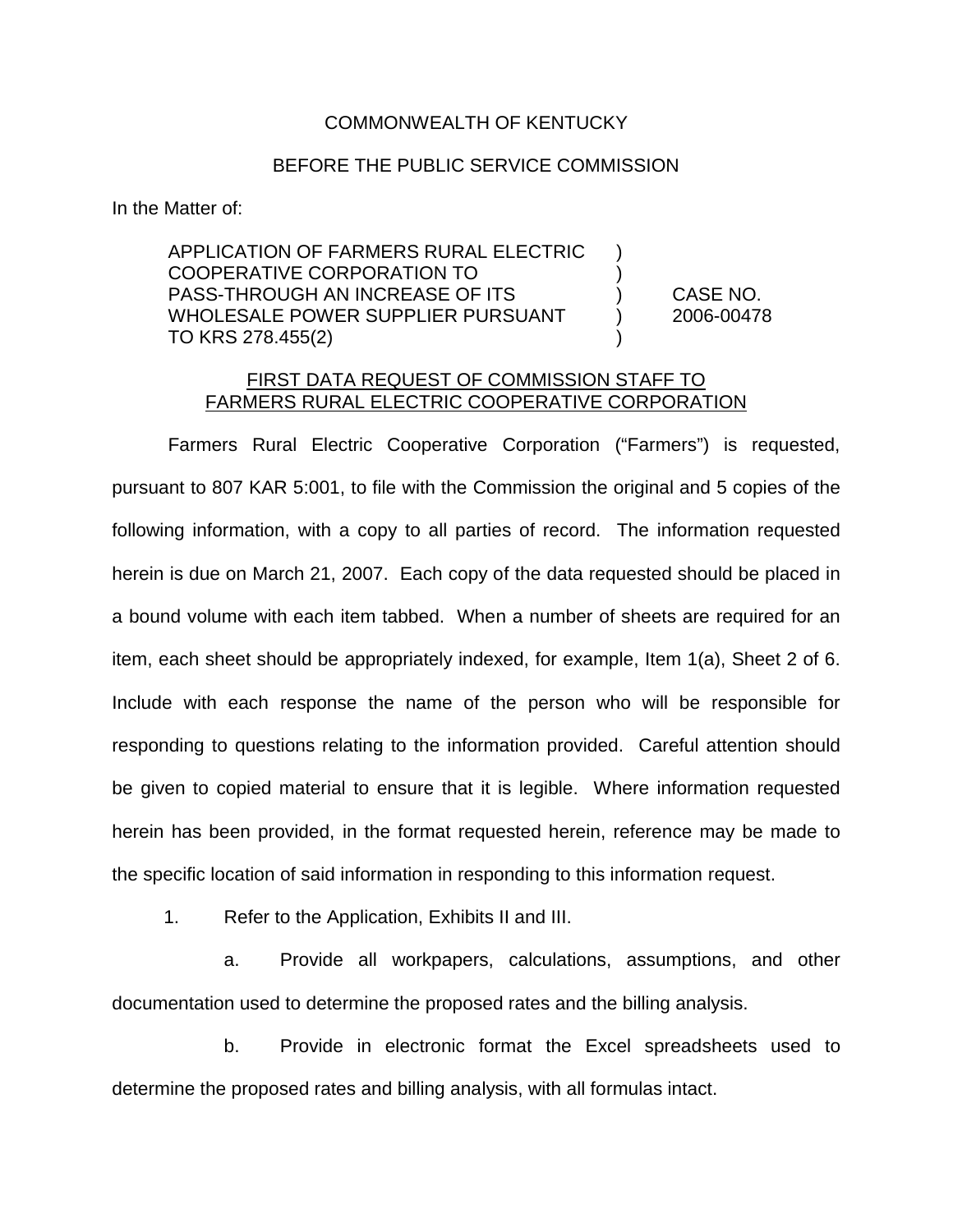2. KRS 278.455(2) provides that a distribution cooperative may change its rates to reflect a change in the rate of its wholesale supplier if the effects of an increase or decrease are allocated to each class and within each tariff on a proportional basis that will result in no change in the rate design currently in effect. 807 KAR 5:007, Section 2(2), provides that the distribution cooperative shall file an analysis demonstrating that the rate change does not change the rate design currently in effect and the revenue change has been allocated to each class and within each tariff on a proportional basis. In the cover letter to its Application, Farmers states:

In each instance, the retail rates for a particular class have been developed in a manner that is consistent with the method proposed by EKPC. The proposed rate design structure at retail does not change the rate design currently in effect and is consistent with the rate design methodology used at wholesale.

a. For each retail Rate Schedule listed in Exhibit II of the Application, identify the corresponding wholesale Rate Schedule of East Kentucky Power Cooperative, Inc.

b. Would Farmers agree that KRS 278.455(2) and 807 KAR 5:007, Section 2(2), require that increases or decreases in rates from the wholesale supplier must be allocated to each retail class and within each retail tariff on a proportional basis? Explain the response.

c. Would Farmers agree that KRS 278.455(2) and 807 KAR 5:007, Section 2(2), require that the retail rate change does not change the retail rate design currently in effect? Explain the response.

3. Refer to Exhibit III of the Application.